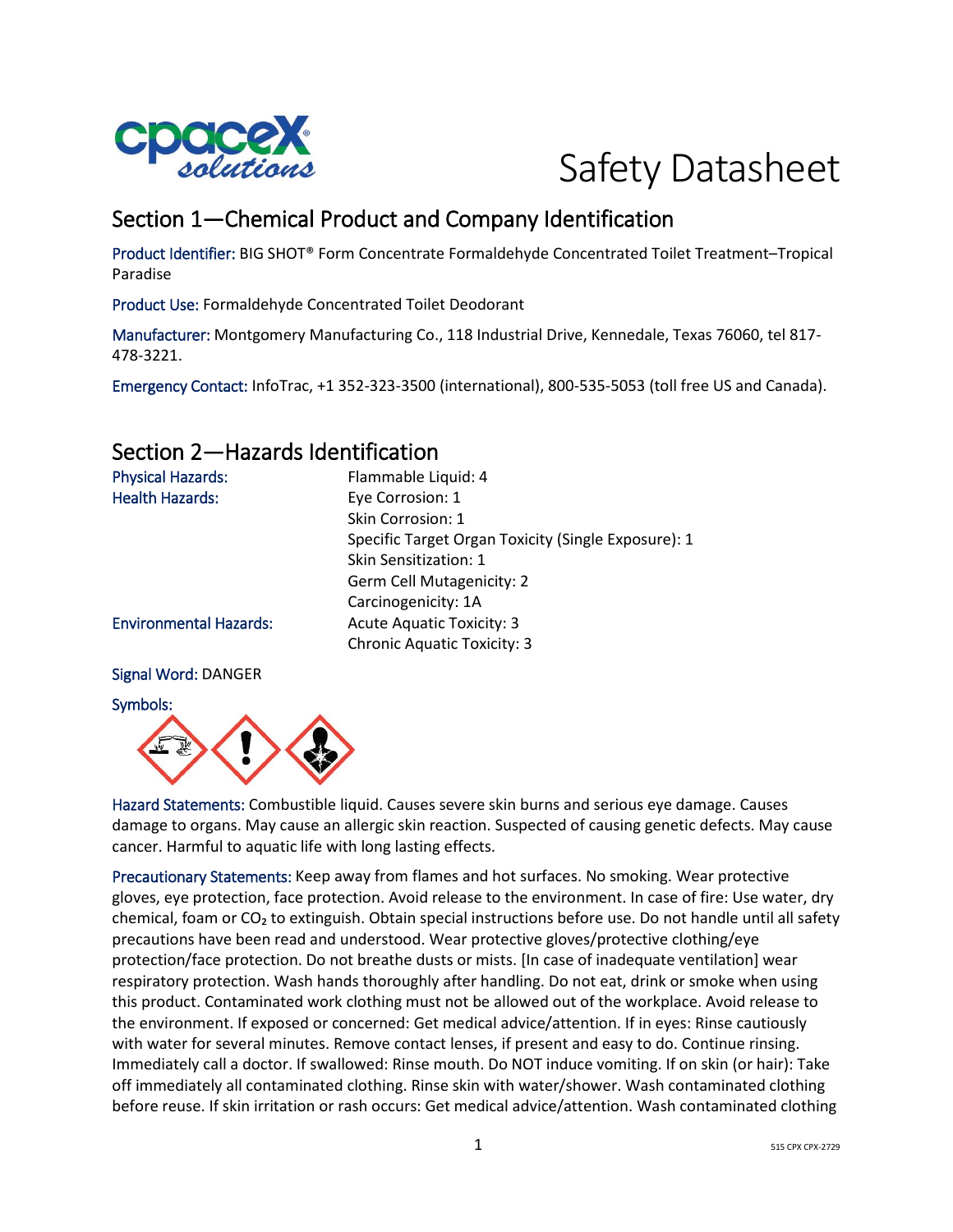before reuse. If inhaled: Remove person to fresh air and keep comfortable for breathing. Immediately call a doctor. If experiencing respiratory symptoms: Call a poison center/doctor. Store locked up. Store in a well-ventilated place. Keep cool. Dispose of contents and container in

accordance with local, regional, national, international regulations.

Other Hazards: None found.

#### Unknown Ingredients: N/D

## Section 3—Information on Ingredients

| <b>Ingredient Name</b>                                                                                | Ingredient<br>Percentage | Ingredient CAS<br>No |
|-------------------------------------------------------------------------------------------------------|--------------------------|----------------------|
| The exact chemical identities and percentages of composition<br>have been withheld as a trade secret. |                          |                      |

## Section 4—First Aid Measures

Skin contact: If on skin or hair: Take off immediately all contaminated clothing. Rinse skin with water or shower. Wash contaminated clothing before reuse. Immediately call a doctor.

Eye contact: If in eyes: Rinse cautiously with water for several minutes. Remove contact lenses, if present and easy to do. Continue rinsing. Immediately call a doctor.

Ingestion: If swallowed: Rinse mouth. DO NOT induce vomiting. Immediately call a doctor.

Inhalation: If inhaled: Remove person to fresh air and keep comfortable for breathing. Immediately call a doctor.

Most important symptoms/effects, acute and delayed: If exposed or concerned: Get medical advice/attention.

Indication of immediate medical attention/special treatment: N/D

# Section 5—Fire-Fighting Measures

Suitable extinguishing media: Foam, carbon dioxide, dry chemical or water fog.

Specific hazard arising from chemicals: Cool container with water spray or fog to help absorb escaping fumes. Evacuate affected area. Stay upwind and avoid contact with smoke and fumes. If contact cannot be avoided wear personal protective equipment (See "personal Protective Equipment section".) including chemical splash goggles and air mask with breathing supply. Run-off from fire control may cause pollution.

Special equipment and precautions: Wear suitable respiratory equipment when necessary

# Section 6—Accidental Release Measures

Personal precaution, protective equipment, emergency procedures: Avoid contact with skin and eyes. Do not ingest. Do not inhale. Wear Personal Protective Equipment (refer to section 8).

Methods and material for containment and clean up: Avoid release to environment. Collect spillage. Review Fire and Explosion Hazards and Safety Precautions before proceeding with clean-up. Use appropriate personal protective equipment during clean up. Wear self-contained breathing apparatus and chemical-proof suit. Soak up small spills with earth, sand, or other noncombustible absorbent material and remove in covered containers. Dike large spills and neutralize with dilute solutions of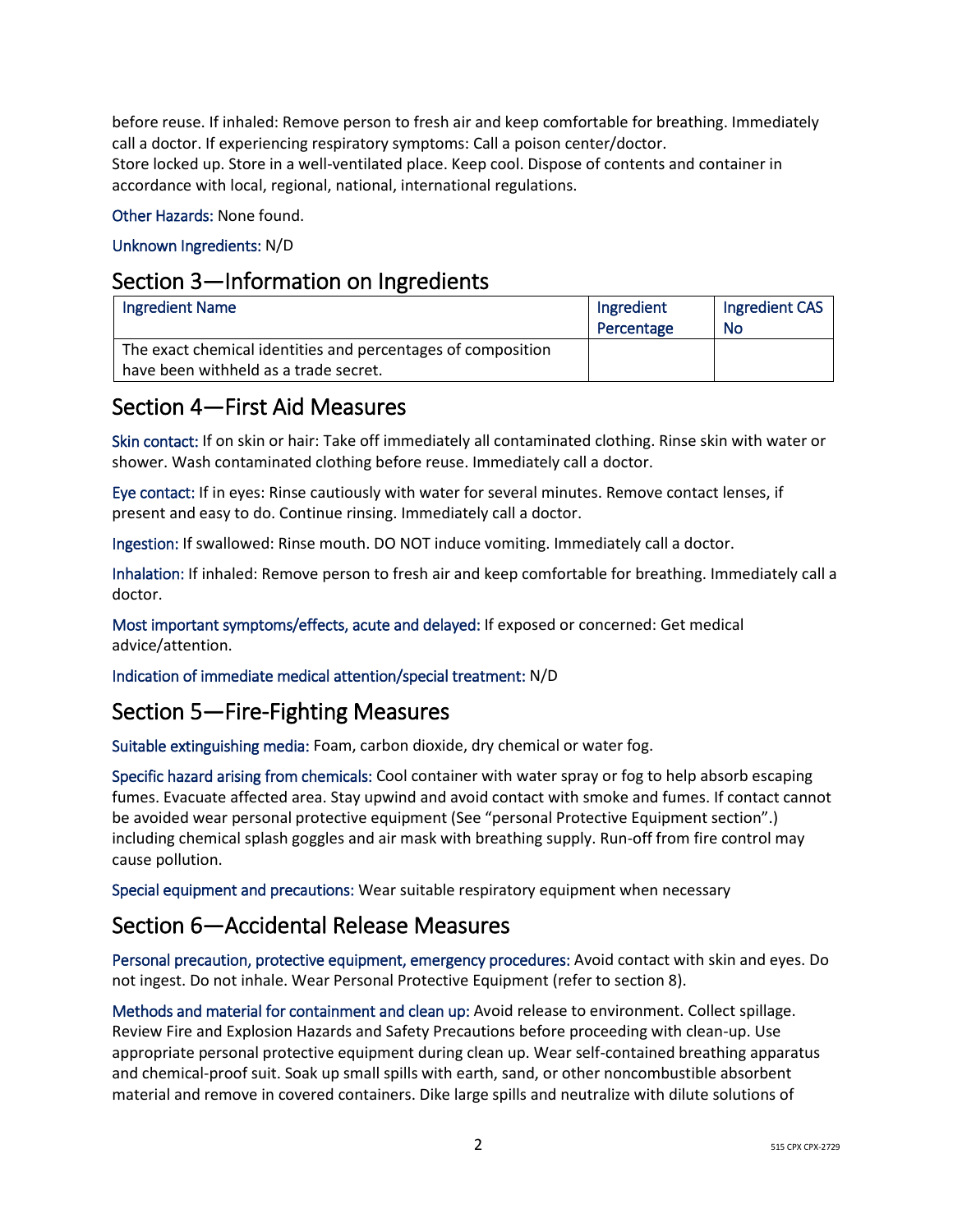ammonia, sodium sulfite, or sodium bisulfite and remove. Flush area with plenty of water. Comply with Federal, State, and local regulations on reporting releases.

# Section 7—Handling and Storage

Precautions for safe handling: Wash thoroughly after handling, especially before eating, drinking, smoking or using restroom facilities. Wash goggles and gloves. Launder contaminated clothing. Do not swallow. Do not get in eyes. Do not inhale mists or vapors.

Cautions for safe storage: Store locked up.

Incompatibilities: Strong oxidizing agents.

## Section 8—Exposure controls/personal protection

#### Exposure Limits:

Ingredient 2: OSHA PEL 0.75 ppm, 0.92 mg/m<sup>3</sup>, 8 Hr. (TWA). ACHIH TLV: Ceiling: 0.3 ppm, 0.37 mg/m3, A2.

Ingredient 3: OSHA PEL 200 ppm, 260 mg/m3- 8 Hr. (TWA-Skin). ACHIH TLV: 200 ppm, 262 mg/m3 Hr (TWA)

#### Specific Engineering: Not established.

Individual protective equipment and measures: Eye Protection: Prevent eye contact. Wear chemical splash goggles or similar eye protection if the potential exists for eye contact. Skin Protection: Avoid skin contact. Wear Butyl rubber or neoprene gloves to prevent contact. Launder contaminated clothing before re-use. Respiratory Protection: Full face respirator with formaldehyde cartridges when vapor concentration is 1-10. Self-contained breathing apparatus when concentration is 10-100. General Hygiene: Wash hands after handling. Other Protective Clothing or Equipment: Eye wash fountain and safety shower in area.

### Section 9—Physical and Chemical Properties

| <b>Physical State: Liquid</b>                     | Flammability (solid, gas): Not Flammable    |
|---------------------------------------------------|---------------------------------------------|
| Color: Blue                                       | Vapor Pressure (mmHg): 23-26 mm Hg@77 °F    |
| Odor: Characteristic odor                         | Vapor Density (air= 1): >1                  |
| Odor Threshold: N/D                               | Relative Density: 1.05-1.10                 |
| pH: 5.5-6.0                                       | Solubilities: In water: completely miscible |
| Melting point/freezing Point: Polymerizes and     | <b>Partition Coefficient: N/D</b>           |
| separates below 320 °F                            |                                             |
| Initial Boiling Point and Boiling Range: 212 °F   | Auto-Ignition Temperature: N/D              |
| Flash Point: >150 °F TCC (EST)                    | Decomposition Temperature: N/D              |
| Evaporation Rate: >1                              | Viscosity: N/D                              |
| Upper/Lower Flammability or Explosive limits: N/D |                                             |

### Section 10—Stability and Reactivity:

| <b>Chemical Stability: Stable</b>                  | Condition to Avoid: High heat, flames and sparks. |
|----------------------------------------------------|---------------------------------------------------|
| Reactivity: No specific reactivity test data       | Possibility of Hazardous Reaction: Hazardous      |
| available for this mixture.                        | Polymerization: will not occur.                   |
| Incompatible Materials: Strong oxidizing agents,   | <b>Hazardous Decomposition Products:</b>          |
| caustics, strong alkalis, isocyanates, anhydrides, | N/D                                               |
| oxides and inorganic acids. Some formaldehyde      |                                                   |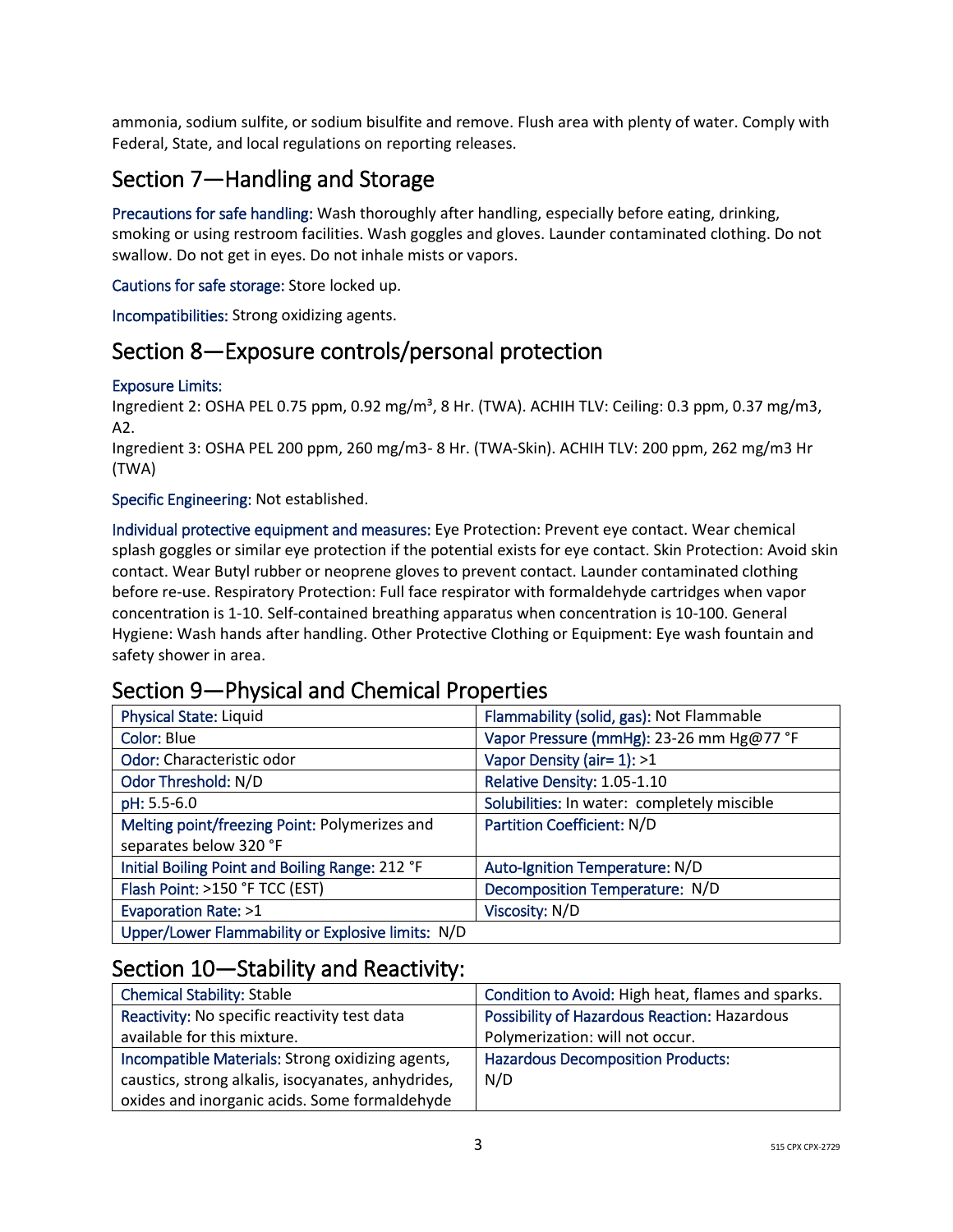| solutions react with nitrogen dioxide,          |  |
|-------------------------------------------------|--|
| nitromethane, perchloric acid and aniline or    |  |
| peroxyformic acid to yield explosive compounds. |  |
| A violent reaction occurs when some             |  |
| formaldehyde solutions are mixed with strong    |  |
| oxidizers.                                      |  |

# Section 11—Toxicological information:

Information on the likely routes of exposure: Skin contact, eye contact, inhalation, ingestion.

| <b>Chemical Name</b>                          | Oral LD50           | <b>Dermal LD50</b> | <b>Inhalation LD50</b> |
|-----------------------------------------------|---------------------|--------------------|------------------------|
| Ingredient 1                                  | $>900$ mg/kg        | N/D                | N/D                    |
| Ingredient 2                                  | $100 \text{ mg/kg}$ | N/D                | 590 mg/kg              |
| Ingredient 3                                  | >5,600 mg/kg        | N/D                | N/D                    |
| Ingredient 4                                  | $>300$ mg/kg        |                    |                        |
| Product as a Whole                            | 2,281 mg/kg         | N/D                | N/D                    |
| The exact chemical identities and percentages |                     | N/D                | N/D                    |
| of composition have been withheld as a trade  |                     |                    |                        |
| secret.                                       |                     |                    |                        |

Important symptoms: Refer to Section 4—First Aid Measures.

#### Effects of Acute Exposure: N/D

#### Effects of Chronic Exposure: N/D

Carcinogenicity: Ingredient 2: is listed as a carcinogen on the following: IARC, NTP, OSHA, ACGIH. It is listed on IARC as Group 1 human carcinogen for rare nasopharyngeal cancer in humans.

#### Other Data: N/D

## Section 12—Ecological Information:

Ecotoxicity: Harmful to aquatic life with long lasting effects. LC50: 10-100 mg/l, 96 hours (Fish) EC50: 2 mg/l, 48 hours (Daphnia)

IC50: 0.4 mg/l, 24 hours (Algae)

| Persistence and degradability: This product is | Bioaccumulative Potential: N/D |
|------------------------------------------------|--------------------------------|
| readily biodegradable.                         |                                |
| BOD7 0.3 $g/g$                                 |                                |
| COD 0.4 $g/g$                                  |                                |
| TOC 0.15 $g/g$                                 |                                |
| Mobility in Soil: N/D                          | Other Adverse Effects: N/D     |

# Section 13—Disposal Considerations

Waste Treatment Method: Avoid release to the environment. Collect spillage. DO NOT DUMP INTO ANY SEWERS, ON THE GROUND, OR INTO ANY BODY OF WATER. All disposal practices must be in compliance with all Federal, State/Provincial and local laws and regulations. Regulations may vary in different locations. Waste characterizations and compliance with applicable laws are the responsibility solely of the waste generator. FOR UNUSED & UNCONTAMINATED PRODUCT, the preferred options include sending to a licensed, permitted: Incinerator or other thermal destruction device. Waste water